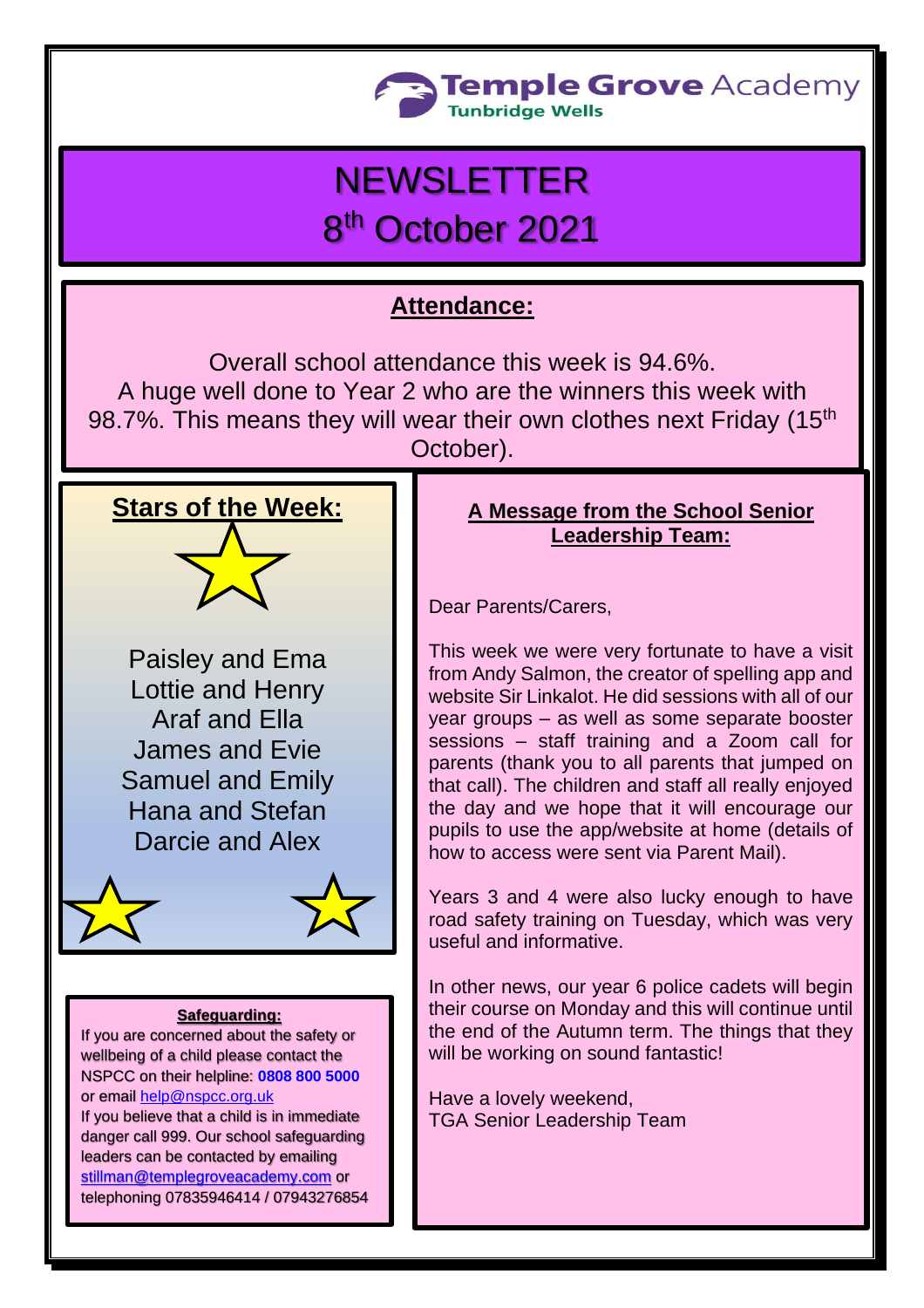

#### Drop in for parents and carers of children/young people with Autistic Spectrum Condition



(Your child/young person does not need to have a diagnosis)

These sessions will enable you to

- meet professionals who may be able to support you and your child. These may include a Specialist Teacher, a representative from the Kent Autistic Trust, a representative from IASK (Information, Advice and Support Kent), Early Help, Space 2 Be Me and other local organisations;
- ask questions and learn more about the support and information you can access through a range of services and recommended reading;
- consider your next steps;
- refreshments will be available.

| <b>Town sessions</b>                                       | <b>Rural sessions</b>                            |
|------------------------------------------------------------|--------------------------------------------------|
| Held at Sunrise Children's Centre, London Road.            | Held at Sunshine Room, Cranbrook Primary School, |
| Southborough TN4 0RJ (please wear face covering in centre) | Carriers Road, Cranbrook TN17 3JZ                |
| Tuesday 21 September 2021 - 1.00pm to 3.00pm               | Monday 15 November 2021 - 1.00pm to 3.00pm       |
| Tuesday 11 January 2022 - 1.00pm to 3.00pm                 | Monday 21 March 2022 - 1.00pm to 3.00pm          |
| Tuesday 3 May 2022 $-$ 1.00pm to 3.00pm                    | Monday 27 June 2022 – 1.00pm to 3.00pm           |

Please call Julie Goodfellow 01892 502466 or email Julie.goodfellow@stlsoutreach.org.uk if you have any queries

### **Open Evenings:**

Parent consulations will take place the week beginning 18<sup>th</sup> October and will be conducted either over the telephone or using Microsoft Teams. Teachers will communicate with parents to arrange appointments via either the Class Dojo or with a clipboard after school.

### **Forest School:**

Next week:

Tuesday 12<sup>th</sup> October - Year 3 Class Wednesday 13<sup>th</sup> October - Year 2 Class

### **Packed Lunches:**

A gentle reminder that packed lunches should be healthy so please no sweets or chocolate!